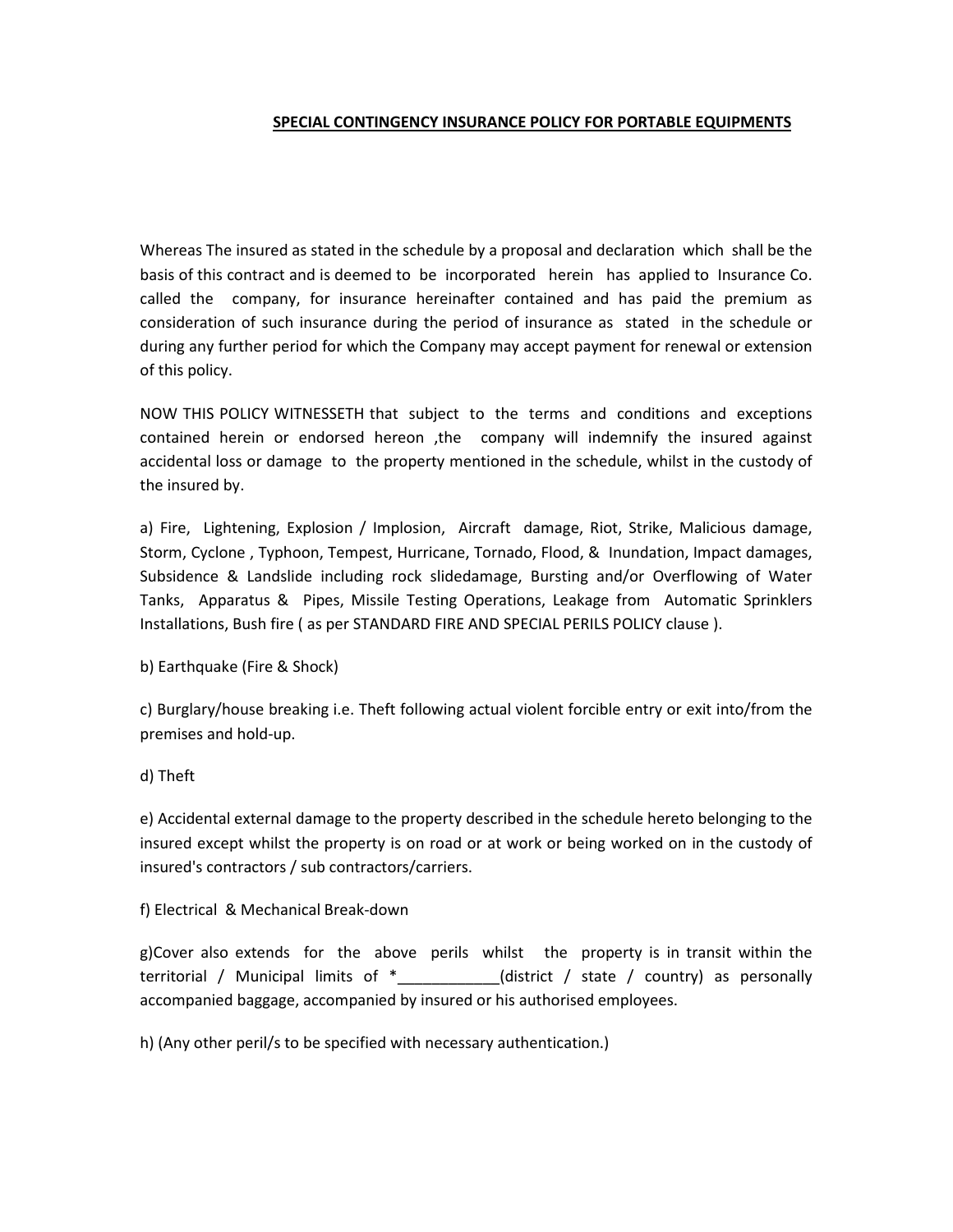The Insured bear the first \* Rs.\_\_\_\_\_\_\_\_\_\_\_\_\_ of each and every claim under this policy and further amount of Rs. The state of claims arising out of The Subject perils. Subject to the liability of the company for any one item of the insured property not exceeding in the aggregate in any one period of insurance ,the sum-insured set against such item in the schedule attached, unless the sum-insured under such item is reinstated after occurrence of a claim for balance period.

## GENERAL EXCEPTIONS

1. Loss damage and/or liability caused by or arising from or in consequence, directly of :

a) War, Invasion, Act of Foreign Enemy, Hostilities or war like operations (Whether War be declared or not). Civil War, Rebellion, Revolution, Insurrection, Mutiny, Riot, Strike, lockout and Malicious Damage. Civil Commotion, Military or usurped Power, Martial Law, conspiracy confiscation, Commandeering, A group of malicious persons or persons acting on behalf of or in connection with any political Organisation. Requisition or Destruction or damage by order of any Government de jure or de facto or by any Public, Municipal or Local Authority.

b) Nuclear reaction, nuclear radiation or radioactive contamination from any source whatsoever

2. Accident, Loss damage and /or liability resulting from overload, experiments or tests requiring the imposition of abnormal conditions.

3. Gradually developing flaws, defects, cracks or partial fractures in any part not necessitating immediate stoppage, although at some future time repair or renewal of the parts affected may be necessary.

4. Deterioration of or wearing away or wearing out any part of any machine caused by or naturally resulting from normal use or exposure.

5. Loss, damage and / or liability caused by or arising out of the willful act or willful neglect or gross negligence of the insured or his responsible representatives.

6. Liability assumed by the Insured by agreement unless such liability would have attached to the Insured not with-standing such agreement.

7. Loss, damage and /or liability due to faults or defects existing at the time of commencement of this Insurance and known / unknown to the Insured or his responsible representative .

8. Loss of use of the Insured property or any other consequential loss incurred by the Insured or legal liability of any kind.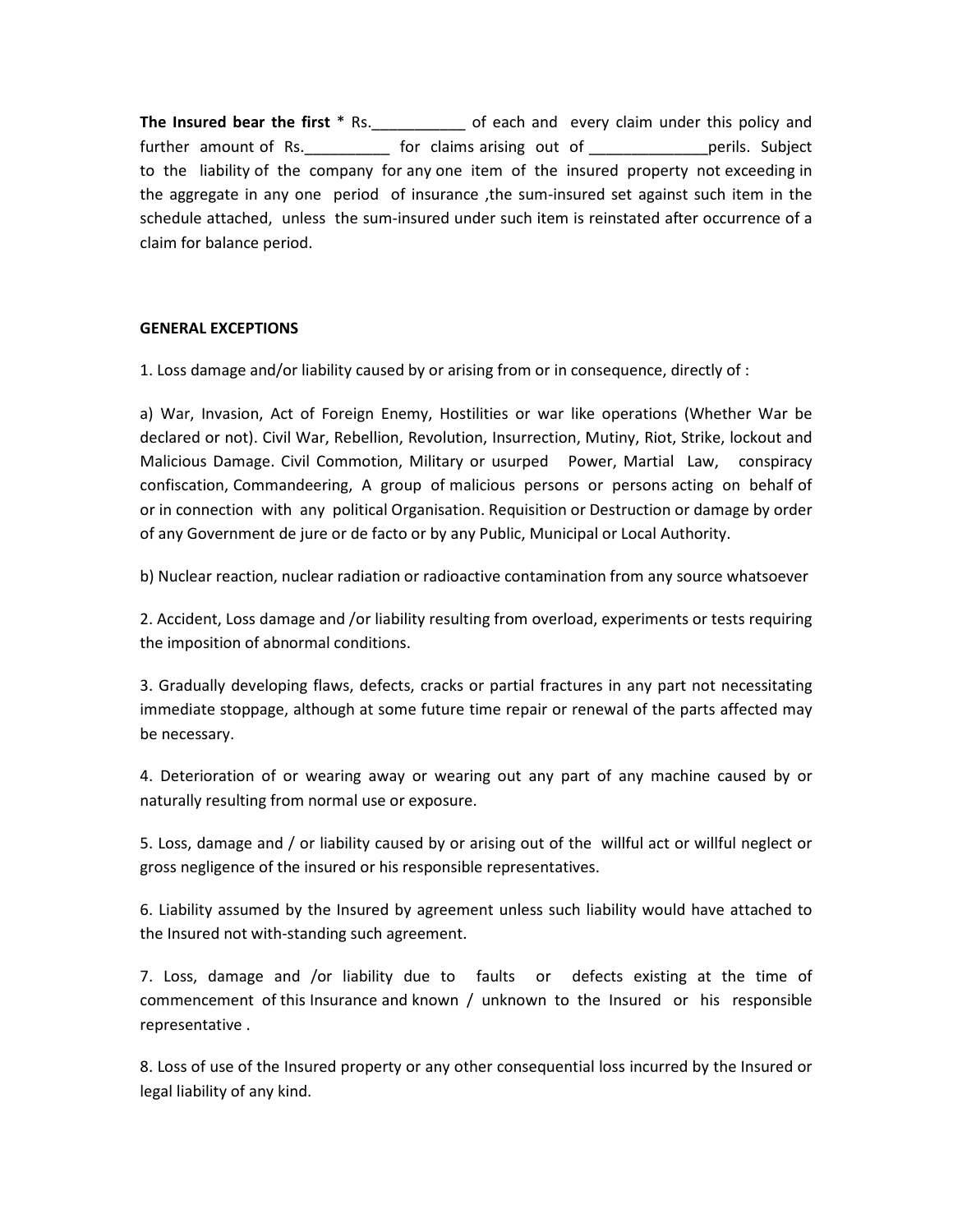9. Any loss of or damage to X ray film or any electronic data storage media, data/records or similar non tangible items.

10. Breakage, cracking or scratching of crockery, glass cameras, binoculars, lenses, sculptures, curios, pictures, musical instruments, sports gear and similar articles of brittle or fragile nature, unless caused by fire or accident to the means of conveyance.

11. Any loss or damage arising through delay, detention or confiscation by customs or other authorities.

12. Loss or damage caused by electrical or mechanical breakdown or theft, unless covered specially.

13. Any loss or damage caused by Terrorism & Sabotage perils.

In any action, suit or other proceeding where the Company alleges that by reason of the provisions of the exceptions or exclusions above, any loss, destruction, damage or liability is not covered by this insurance, the burden of proving that such loss, destruction, damage or liability is covered shall be upon the insured.

### SPECIAL EXCLUSIONS

The Company shall not be liable for:-

1. The Excess, as stated in the Schedule, to be first borne by the insured out of each and every claim; where more than one item is damaged in one and same occurrence, the insured shall not, however, be called upon to bear more than the highest Excess applicable to any one such item;

2. Loss or damage for which the manufacturer or supplier or repairer of the property is responsible either by law or contract.

3. Theft from an automobile except when the automobile is fully closed having at the time all doors windows and other openings securely locked and properly fastened.

4. Any loss or damage to articles / items of consumables in nature.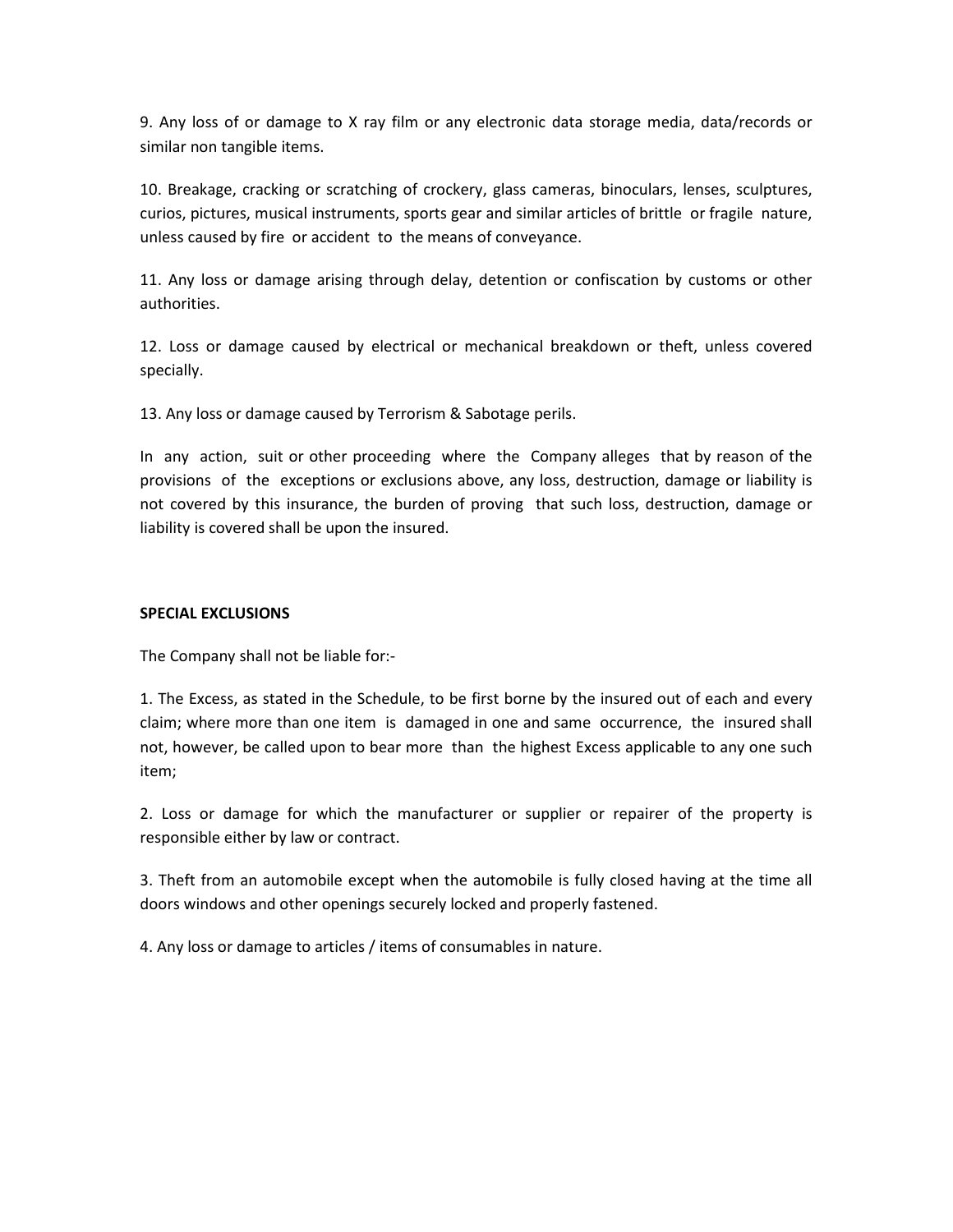## **PROVISIONS**

### 1. SUM INSURED:

It is the requirement of this Insurance that the Sum Insured shall be equal to the cost of the replacement of the property by property of the same kind and same capacity which shall mean its replacement cost including freight, dues and customs duties, if any.

### 2. BASIS OF INDEMNITY:

a) In cases where damage to an Insured Item can be repaired, the Company will pay expense necessarily and reasonably Incurred to restore the damaged machine to its former state of serviceability and customs duties if any provided such expenses have been included in the Sum Insured. Cost of parts as per manufacturer's list price or the market value whichever is lower with deduction for value of any salvage will be taken into account. No deduction shall be made for depreciation in respect of parts except those with limited life. If the cost of repairs as detailed herein above equals or exceeds the actual value of the machinery Insured immediately before the occurrence of the damage the settlement shall be made on the basis provided for in (b) below.

b) In cases where an Insured Item is destroyed, the Company will pay the actual value of the item immediately before the occurrence of the loss plus customs duties if any provided such expense has been included in the sum insured, such actual value to be calculated by deducting proper depreciation from the replacement value of the item. The salvage will be taken into account. The cost of any alterations, improvements or overhauls shall not be recoverable under this Policy.

If the Sum Insured is less than the amount required to be insured as per Provision I herein above, the Company will pay only in such proportion as the Sum Insured bears to the amount required to be insured. Every item if more than one shall be subject to this condition separately. The Company will make payments only after being satisfied, by production of the necessary bills and documents, that the repairs have been effected or replacements have taken place, as the case may be.

#### WARRANTY

It is warranted that the maintenance agreement in force at the inception of this policy is maintained during the currency of this policy and no variation in terms of the agreement shall be made without the written consent of the company being obtained. For the purpose of this warranty the word 'Maintenance' shall mean the following,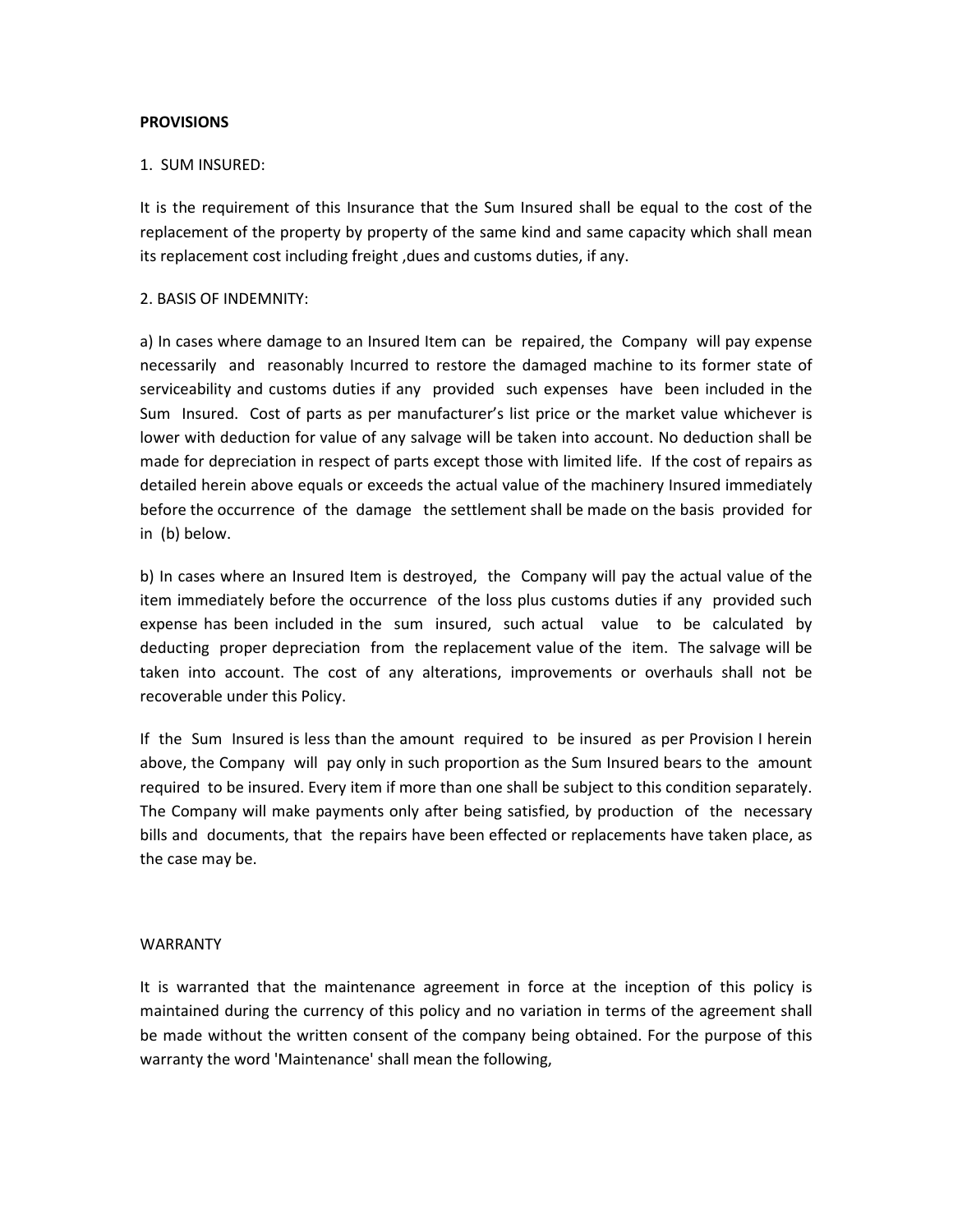i) Safety check

### ii) Preventive maintenance

iii)Rectification of loss or damage or fault arising from normal operation as well as from aging.

## CONDITIONS:

1. This policy and the attached Schedule (s) shall be read together as one contract and words and expressions to which specific meanings have been attached in any part of this Policy or of the attached Schedule(s) shall bear the same meaning wherever they may appear.

2. If a claim is in any respect fraudulent or if any false declarations is made or used in support thereof if any fraudulent means or devices are used by the Insured or any one acting on his behalf to obtain benefit under this Policy. All benefit under this Policy shall be forfeited.

3. No admission, offer, promise, payment or indemnity shall be made or given by or on behalf of the Insured without the written consent of the Company who shall be entitled if they so desire to take over and conduct in the name of the insured the defense or settlement of any claim for indemnity or damage or otherwise and shall have full discretion in the conduct of any proceeding or in the settlement of any claim and the insured shall give all such information and assistance as the Company may require.

4. The due observance and fulfillment of the terms, provisions and conditions of and endorsement on this policy in so far as they relate to anything to be done or complied with by the insured and the truth of the statement and answers in the said proposal shall be conditions precedent to any liability of the Company to make any payment under this Policy.

5. Where any item insured hereunder consists of articles in pair or set, the Company's liability in respect thereof shall not exceed the value of any particular part or parts which may be lost or damaged without reference to any special value which such articles may have as part of such pair or set nor more than a proportionate part of the Insured value of the pair or set.

## 5. OBLIGATIONS OF THE INSURED:

1. Every notice & communication to the Co. required for this policy shall be written to the office of the Co. through which the insurance is effected.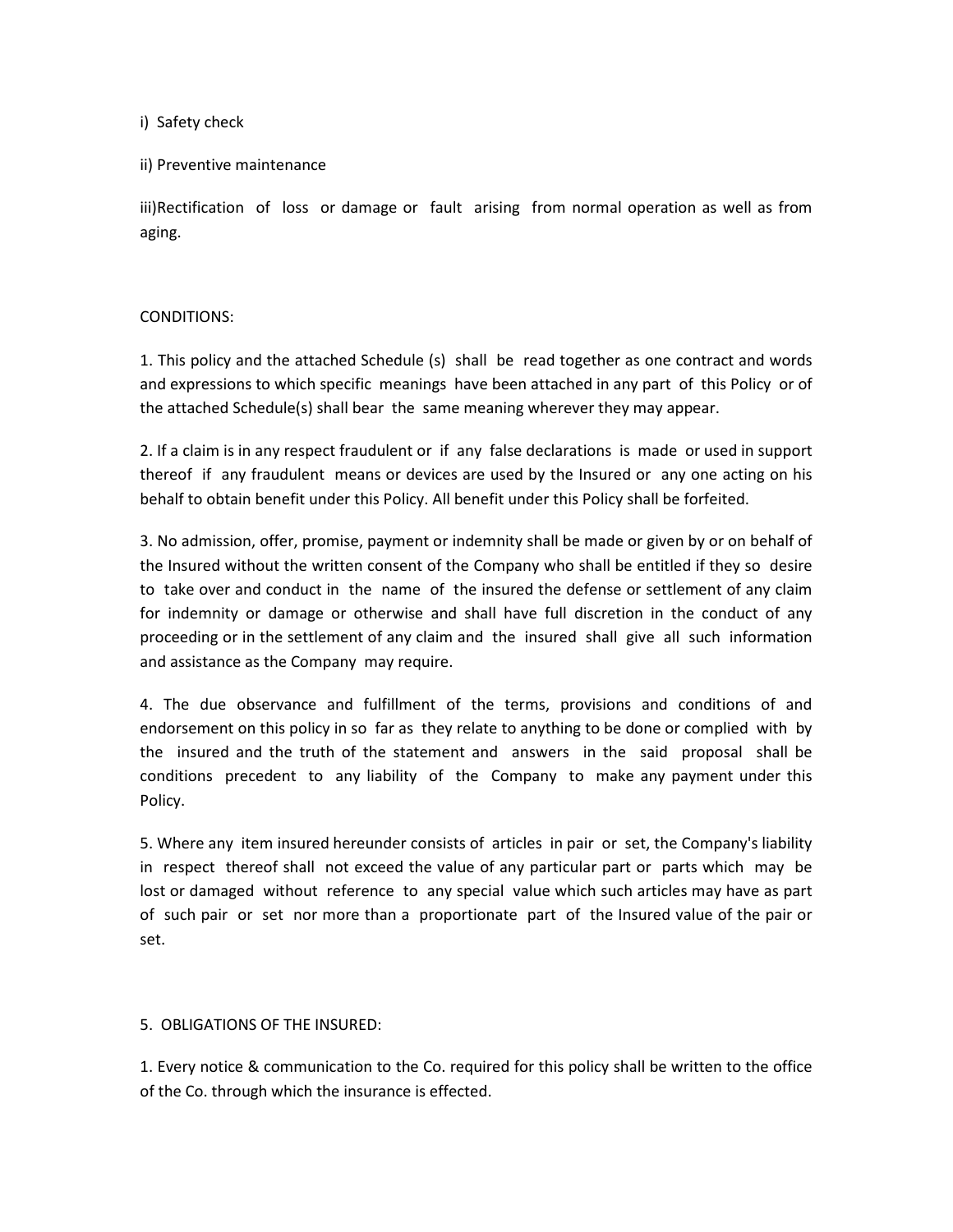2. The Insured shall take all responsible steps to maintain the insured property in efficient working order and to ensure that no item is habitually or intentionally overloaded. The Insured shall fully observe the manufacturer's instructions in force concerning the operation and maintenance of the equipment. The company officials shall have the right to inspect /examine any property insured hereunder and the insured shall provide the officials of the Company with all details and information necessary for the assessment of the risk. The Company shall provide the insured with a copy of the inspecting official's report ,which shall however be treated as strictly confidential both by the Insured and the Company.

3. In the event of any,

(i) Material change in the original risk

(ii) Alteration, modification or addition to insured item

(iii) Departure from prescribed operating conditions, whereby the risk of loss or damage increases

(iv) Changes in the Insured's Interest (such as discontinuation or liquidation of the business or being placed in receivership) taking place, the Policy shall be void unless its continuance be agreed by endorsement signed by the Company.

## 6. DUTIES FOLLOWING AN ACCIDENT:

In the event of any occurrence which might give rise to a claim under this Policy the Insured shall;

a) Immediately notify the Company by telephone or telegram as well as in writing, giving an indication as to the nature and extent of loss or damage;

b) Take all reasonable steps within his power to minimise the extent of the loss or damage;

c) Preserve the damaged or defective parts and make them available for inspection by an official or surveyor of the company;

d) Furnish all such information and documentary evidence as the Company may require.

e) Immediately following a theft, notify the police authorities.

The company shall not be liable for any loss or damage of which no notice and completed claim form have been received by the Company within seven days of the occurrence. In all cases a representative of the Company shall have the opportunity of inspecting the damage before any alterations repairs or replacement is effected. Nothing contained herein shall prevent the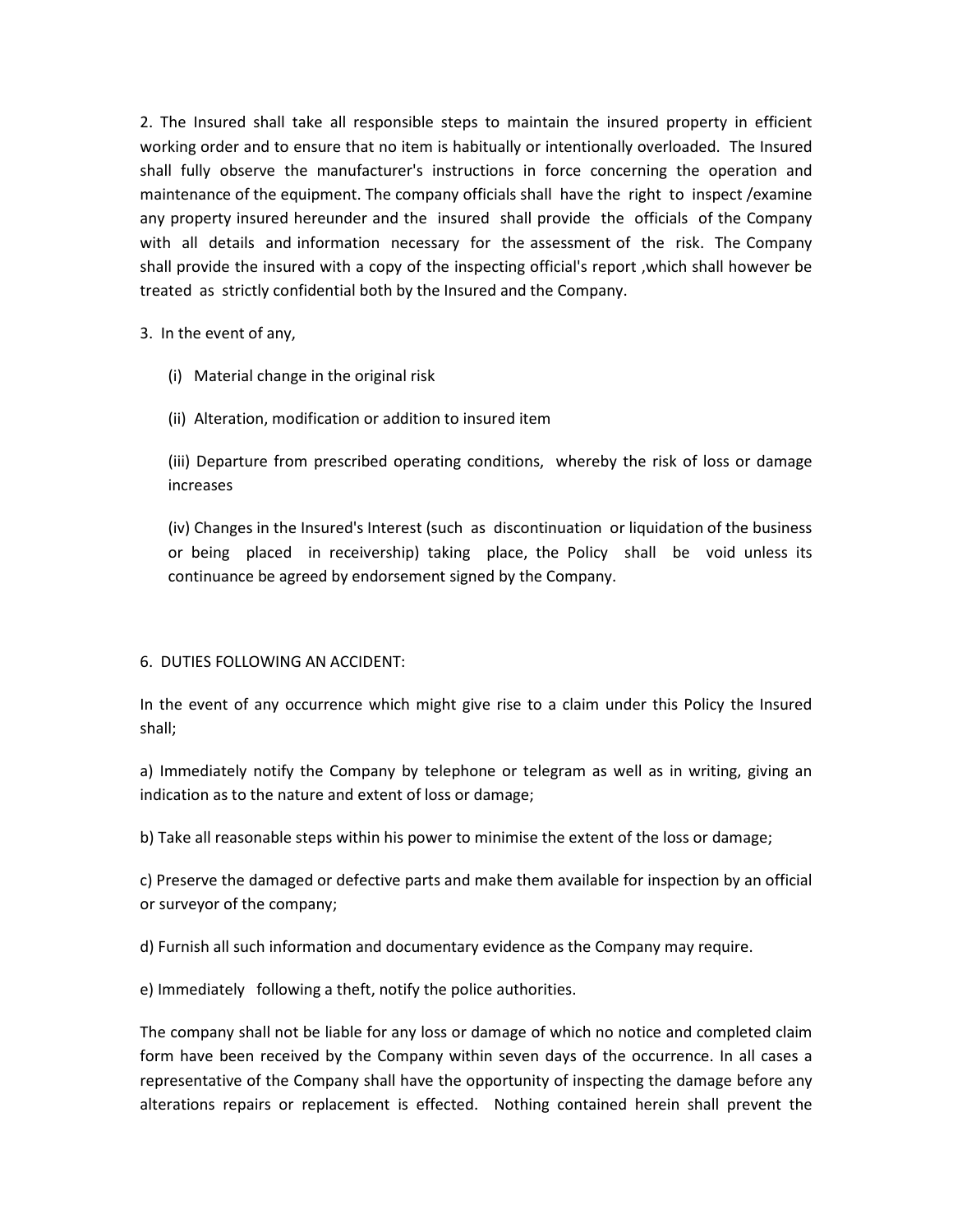Insured from taking such steps as are necessary for minimising the loss. The liability of the Company under this Policy in respect of any item or property sustaining damage, for which indemnity is provided, shall cease if the said item is kept in operation without being repaired to the satisfaction of the Company.

## OTHER INSURANCE

If at the time any claim arises under this policy, there is any other insurance covering the same loss, damage or liability, the Company shall not be liable to pay or contribute more than its ratable proportion of such loss damage or liability.

## POSITION AFTER A CLAIM

a) The Insured shall not be entitled to abandon any property whether taken possession of by the Company or not.

b) As from the day of loss the Sum insured for the remainder of the period of insurance is reduced by the amount of the compensation. To prevent under insurance during the remainder of the current period of insurance the amount insured must be reinstated. The premium will be calculated pro-rata from the day the repaired item is again put to work. For subsequent periods of insurance the original indemnity and premium are again in force unless circumstances justify an alteration.

## TRANSFER OF INTEREST

The insurance granted by this policy shall cease to attach to any items described in the Schedule, the interest in which shall pass from the insured otherwise than by will or operation of law, unless the consent of the Company for the continuance of the Insurance shall be obtained and signified by endorsement hereon.

## TERMINATION OF INSURANCE

This insurance may be terminated at any time at the request of the Insured in which case the Company will retain the premium calculated at the customary short period rate for the time the policy has been in force. This insurance may also at any time be terminated at the option of the Company giving seven days' notice to the Insured, in which case the Company shall be liable